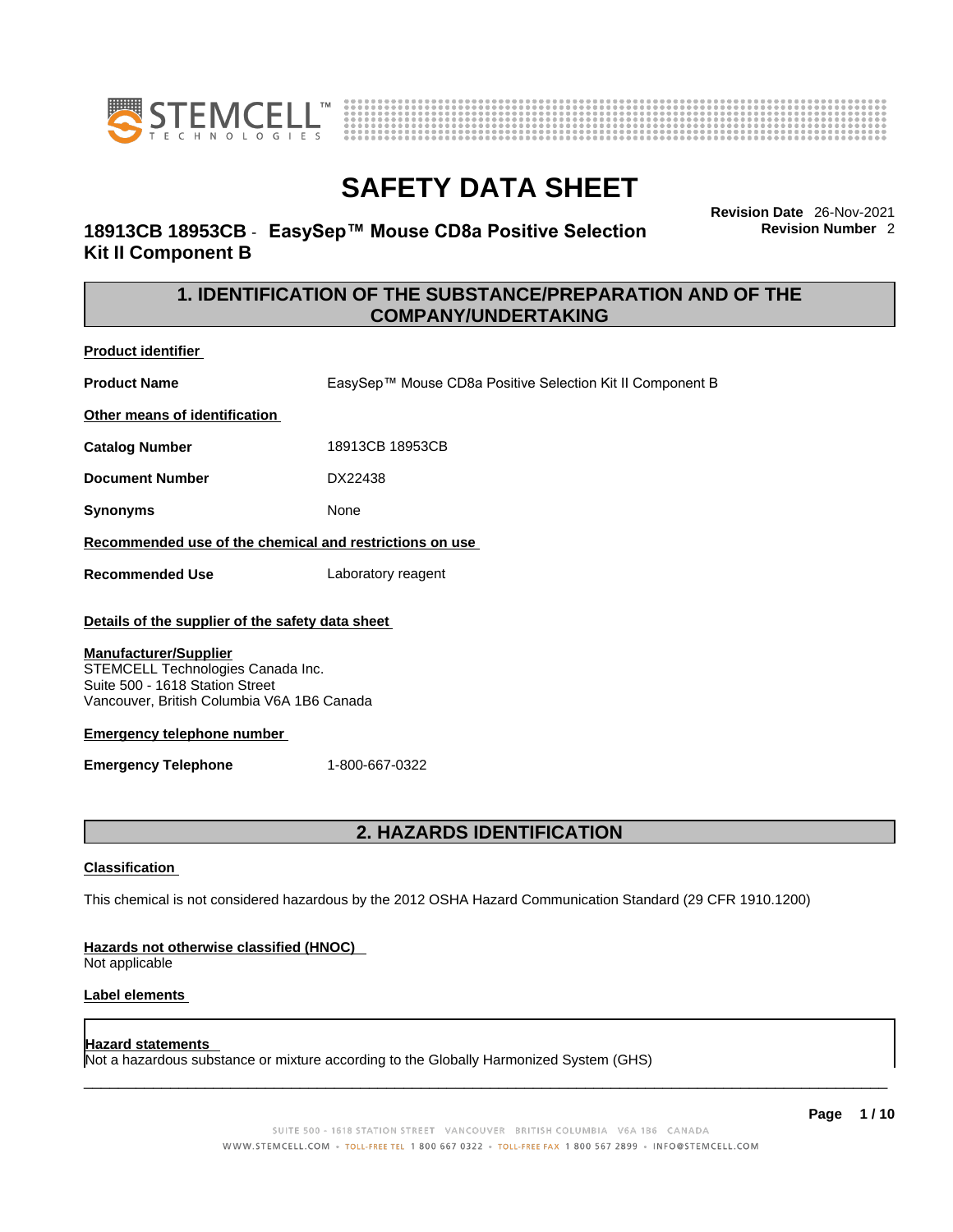



# \_\_\_\_\_\_\_\_\_\_\_\_\_\_\_\_\_\_\_\_\_\_\_\_\_\_\_\_\_\_\_\_\_\_\_\_\_\_\_\_\_\_\_\_\_\_\_\_\_\_\_\_\_\_\_\_\_\_\_\_\_\_\_\_\_\_\_\_\_\_\_\_\_\_\_\_\_\_\_\_\_\_\_\_\_\_\_\_\_\_\_\_\_ **Revision Date** 26-Nov-2021 **18913CB 18953CB** - **EasySep™ Mouse CD8a Positive Selection Kit II Component B**

The product contains no substances which at their given concentration, are considered to be hazardous to health.

**Appearance** Clear **Physical state** Liquid **Odor** No data available

**Revision Number** 2

**Other Information** 

Not applicable

**Unknown acute toxicity** 0 % of the mixture consists of ingredient(s) of unknown toxicity

0 % of the mixture consists of ingredient(s) of unknown acute oral toxicity

0 % of the mixture consists of ingredient(s) of unknown acute dermal toxicity

0 % of the mixture consists of ingredient(s) of unknown acute inhalation toxicity (gas)

0 % of the mixture consists of ingredient(s) of unknown acute inhalation toxicity (vapor)

0 % of the mixture consists of ingredient(s) of unknown acute inhalation toxicity (dust/mist)

# **3. COMPOSITION/INFORMATION ON INGREDIENTS**

#### **Substance**

Not applicable.

### **Mixture**

Not a hazardous substance or mixture according to the Globally Harmonized System (GHS)

\*The exact percentage (concentration) ofcomposition has been withheld as a trade secret.

# **4. FIRST AID MEASURES**

### **Description of first aid measures**

| <b>Inhalation</b>   | Remove to fresh air.                                                                                                    |
|---------------------|-------------------------------------------------------------------------------------------------------------------------|
| Eye contact         | Rinse thoroughly with plenty of water for at least 15 minutes, lifting lower and upper eyelids.<br>Consult a physician. |
| <b>Skin contact</b> | Wash skin with soap and water.                                                                                          |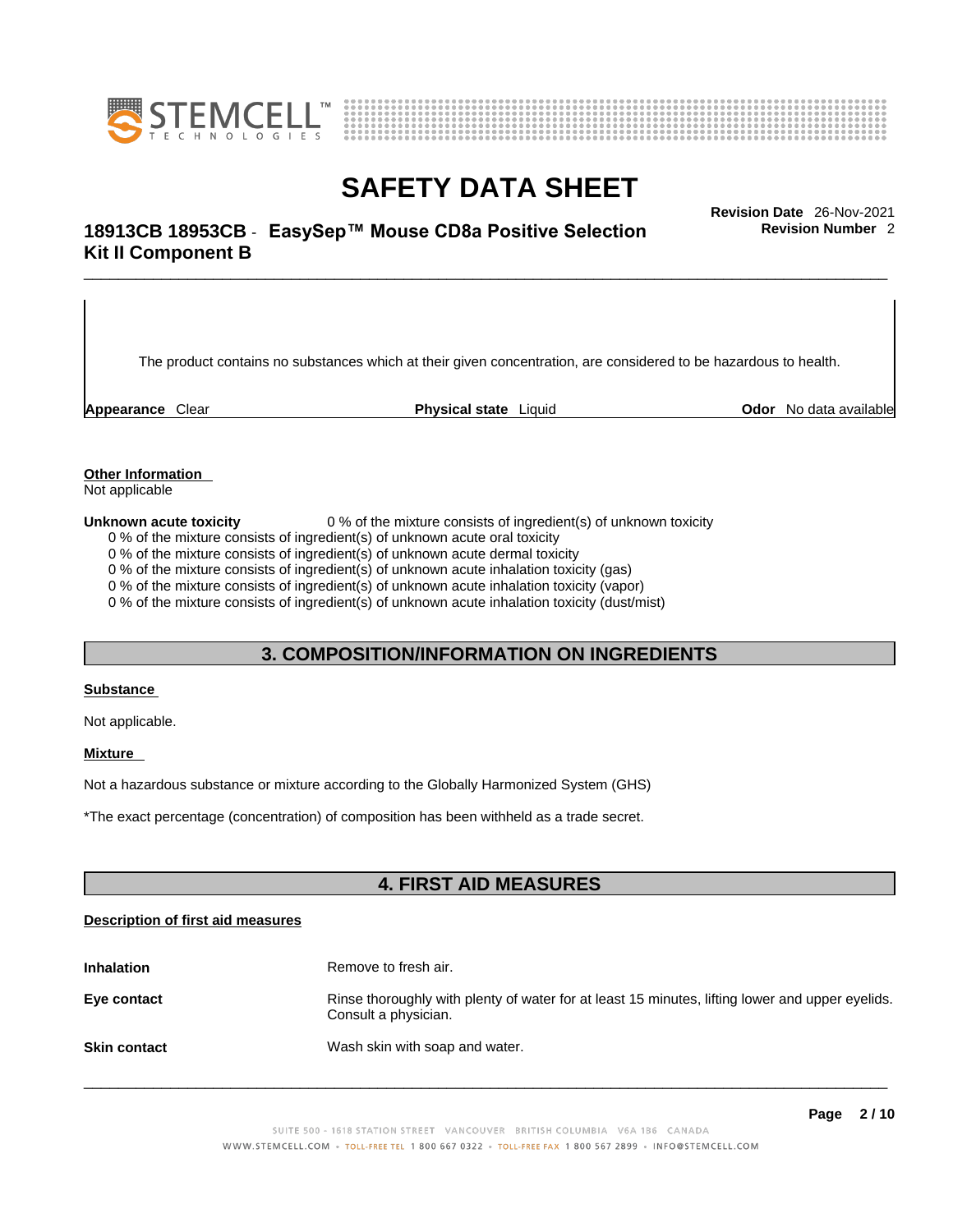



# \_\_\_\_\_\_\_\_\_\_\_\_\_\_\_\_\_\_\_\_\_\_\_\_\_\_\_\_\_\_\_\_\_\_\_\_\_\_\_\_\_\_\_\_\_\_\_\_\_\_\_\_\_\_\_\_\_\_\_\_\_\_\_\_\_\_\_\_\_\_\_\_\_\_\_\_\_\_\_\_\_\_\_\_\_\_\_\_\_\_\_\_\_ **Revision Date** 26-Nov-2021 **18913CB 18953CB** - **EasySep™ Mouse CD8a Positive Selection Kit II Component B**

**Revision Number** 2

| Ingestion                                                                                                        | Clean mouth with water and drink afterwards plenty of water.                                                                          |
|------------------------------------------------------------------------------------------------------------------|---------------------------------------------------------------------------------------------------------------------------------------|
| Most important symptoms and effects, both acute and delayed                                                      |                                                                                                                                       |
| <b>Symptoms</b>                                                                                                  | No information available.                                                                                                             |
|                                                                                                                  | Indication of any immediate medical attention and special treatment needed                                                            |
| Note to physicians                                                                                               | Treat symptomatically.                                                                                                                |
|                                                                                                                  | <b>5. FIRE-FIGHTING MEASURES</b>                                                                                                      |
| <b>Suitable Extinguishing Media</b>                                                                              | Use extinguishing measures that are appropriate to local circumstances and the<br>surrounding environment.                            |
| Unsuitable extinguishing media                                                                                   | CAUTION: Use of water spray when fighting fire may be inefficient.                                                                    |
| Specific hazards arising from the<br>chemical                                                                    | No information available.                                                                                                             |
| <b>Explosion data</b><br><b>Sensitivity to Mechanical Impact None.</b><br><b>Sensitivity to Static Discharge</b> | None.                                                                                                                                 |
| Special protective equipment for<br>fire-fighters                                                                | Firefighters should wear self-contained breathing apparatus and full firefighting turnout<br>gear. Use personal protection equipment. |
|                                                                                                                  | <b>6. ACCIDENTAL RELEASE MEASURES</b>                                                                                                 |
|                                                                                                                  | Personal precautions, protective equipment and emergency procedures                                                                   |
| <b>Personal precautions</b>                                                                                      | Ensure adequate ventilation.                                                                                                          |
| <b>Environmental precautions</b>                                                                                 |                                                                                                                                       |

**Environmental precautions** See Section 12 for additional Ecological Information.

## **Methods and material for containment and cleaning up**

**Methods for containment** Prevent further leakage or spillage if safe to do so.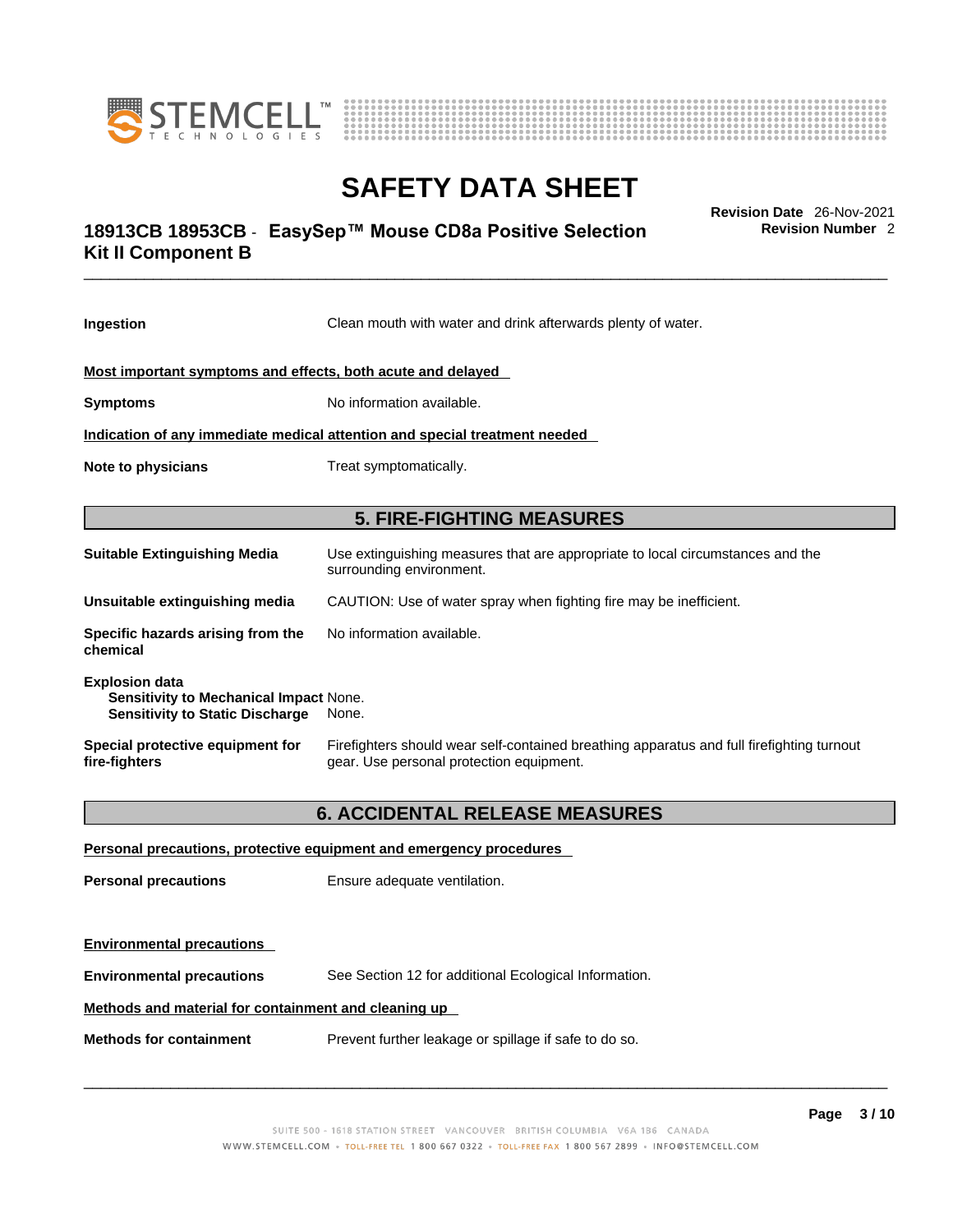



# \_\_\_\_\_\_\_\_\_\_\_\_\_\_\_\_\_\_\_\_\_\_\_\_\_\_\_\_\_\_\_\_\_\_\_\_\_\_\_\_\_\_\_\_\_\_\_\_\_\_\_\_\_\_\_\_\_\_\_\_\_\_\_\_\_\_\_\_\_\_\_\_\_\_\_\_\_\_\_\_\_\_\_\_\_\_\_\_\_\_\_\_\_ **Revision Date** 26-Nov-2021 **18913CB 18953CB** - **EasySep™ Mouse CD8a Positive Selection Kit II Component B**

**Revision Number** 2

| Methods for cleaning up         | Pick up and transfer to properly labeled containers.                                 |
|---------------------------------|--------------------------------------------------------------------------------------|
| Prevention of secondary hazards | Clean contaminated objects and areas thoroughly observing environmental regulations. |

# **7. HANDLING AND STORAGE**

| Advice on safe handling   | Handle in accordance with good industrial hygiene and safety practice.              |  |
|---------------------------|-------------------------------------------------------------------------------------|--|
|                           | Conditions for safe storage, including any incompatibilities                        |  |
| <b>Storage Conditions</b> | Store in accordance with information listed on the Product Information Sheet (PIS). |  |

# **8. EXPOSURE CONTROLS/PERSONAL PROTECTION**

| <b>Control parameters</b> |
|---------------------------|
|---------------------------|

**Precautions for safe handling**

**Exposure Limits** This product, as supplied, does not contain any hazardous materials with occupational exposure limits established by the region specific regulatory bodies.

### **Appropriate engineering controls**

| Showers              |  |
|----------------------|--|
| Eyewash stations     |  |
| Ventilation systems. |  |
|                      |  |

**Individual protection measures, such as personal protective equipment Eye/face protection** No special protective equipment required. **Skin and body protection** No special protective equipment required. **Respiratory protection** No protective equipment is needed under normal use conditions. If exposure limits are exceeded or irritation is experienced, ventilation and evacuation may be required. **General hygiene considerations** Handle in accordance with good industrial hygiene and safety practice.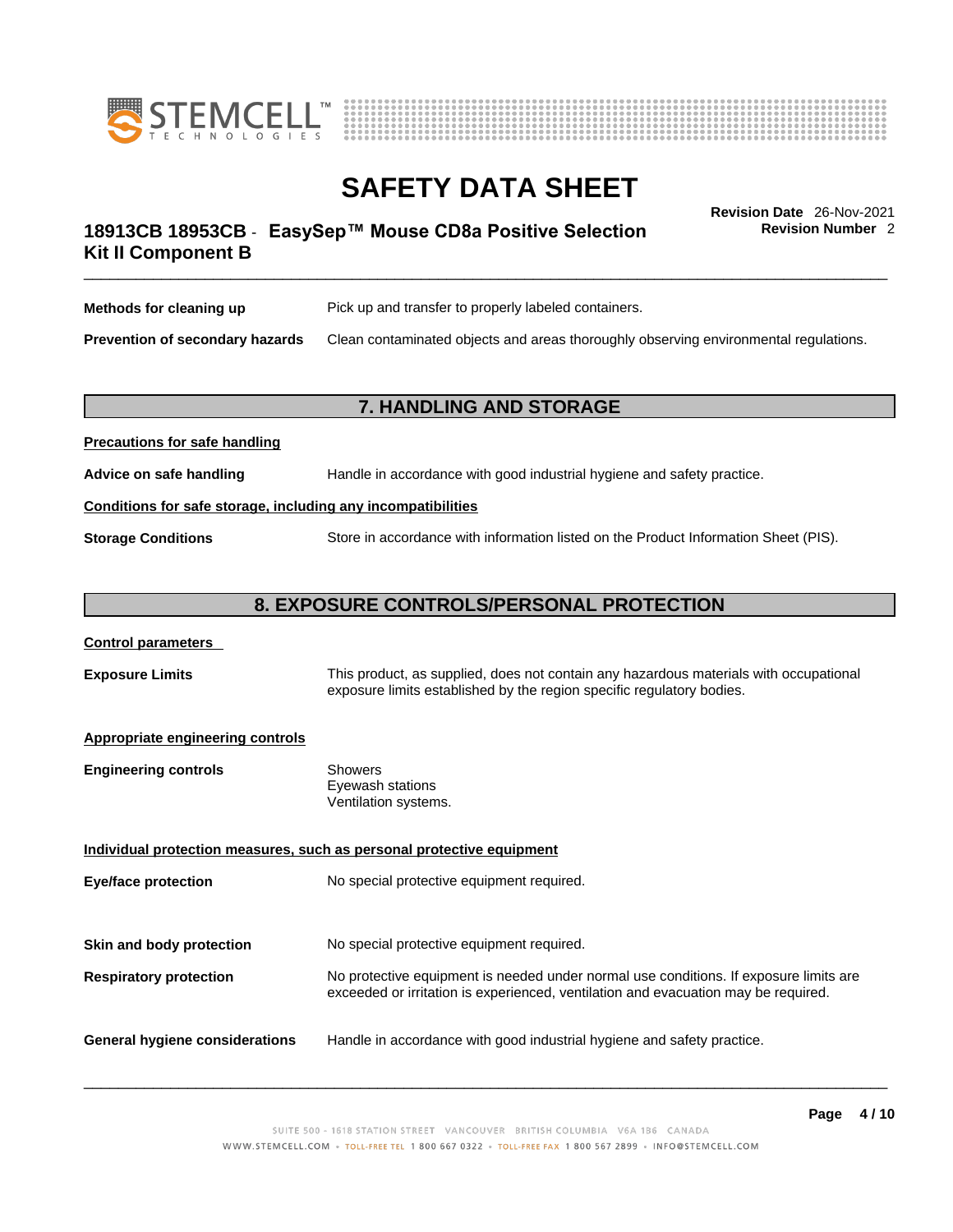



# \_\_\_\_\_\_\_\_\_\_\_\_\_\_\_\_\_\_\_\_\_\_\_\_\_\_\_\_\_\_\_\_\_\_\_\_\_\_\_\_\_\_\_\_\_\_\_\_\_\_\_\_\_\_\_\_\_\_\_\_\_\_\_\_\_\_\_\_\_\_\_\_\_\_\_\_\_\_\_\_\_\_\_\_\_\_\_\_\_\_\_\_\_ **Revision Date** 26-Nov-2021 **18913CB 18953CB** - **EasySep™ Mouse CD8a Positive Selection Kit II Component B**

**Revision Number** 2

## **9. PHYSICAL AND CHEMICAL PROPERTIES Information on basic physical and chemical properties Physical state** Liquid **Appearance** Clear<br> **Color** No int **Color Color Color Color Color Color Color No** data available **Odor Odor Constanting Codor Constanting Codor Codor Codor Codor Codor Codor Codor Codor Codor Codor Codor Codor Codor Codor Codor Codor Codor Codor Codor Codor Codor Codor Codor No data available Explosive properties** No data available **Oxidizing properties** No information available **Other Information Softening point** No information available **Molecular weight** No information available **Molecular formula** No information available<br>**VOC Content (%)** No information available **VOC Content (%) Liquid Density** No information available **Bulk density No information available 10. STABILITY AND REACTIVITY Reactivity No information available. Chemical stability** Stable under recommended transport or storage conditions. **Property CONSIDERENT VALUES PROPERTY Remarks •** Method **pH** No data available None known **Melting point / freezing point Boiling point / boiling range No data available None known Flash point Communist Communist Communist Communist Communist Communist Communist Communist Communist Communist Communist Communist Communist Communist Communist Communist Communist Communist Communist Communist Communi Evaporation rate Reserve ACC** No data available **None known** None known **Flammability (solid, gas)** No data available None known **Flammability Limit in Air** None known **Upper flammability limit:** No data available **Lower flammability limit:** No data available **Vapor pressure No data available None known Vapor density No data available None known Relative density No data available None known** None known **Water solubility No data available** Mome known<br> **Solubility in other solvents** No data available **None known**<br>
None known **Solubility in other solvents** No data available **None known**<br> **Partition coefficient** No data available None known **Partition coefficient**<br>**Autoignition temperature** No data available **Autoignition temperature** No data available None known<br> **Decomposition temperature** No data available None known **Decomposition temperature** No data available None known<br> **Kinematic viscosity** No data available None known **Kinematic viscosity** No data available<br> **Dynamic viscosity** No data available **Dynamic viscosity**  $\_$  ,  $\_$  ,  $\_$  ,  $\_$  ,  $\_$  ,  $\_$  ,  $\_$  ,  $\_$  ,  $\_$  ,  $\_$  ,  $\_$  ,  $\_$  ,  $\_$  ,  $\_$  ,  $\_$  ,  $\_$  ,  $\_$  ,  $\_$  ,  $\_$  ,  $\_$  ,  $\_$  ,  $\_$  ,  $\_$  ,  $\_$  ,  $\_$  ,  $\_$  ,  $\_$  ,  $\_$  ,  $\_$  ,  $\_$  ,  $\_$  ,  $\_$  ,  $\_$  ,  $\_$  ,  $\_$  ,  $\_$  ,  $\_$  , None known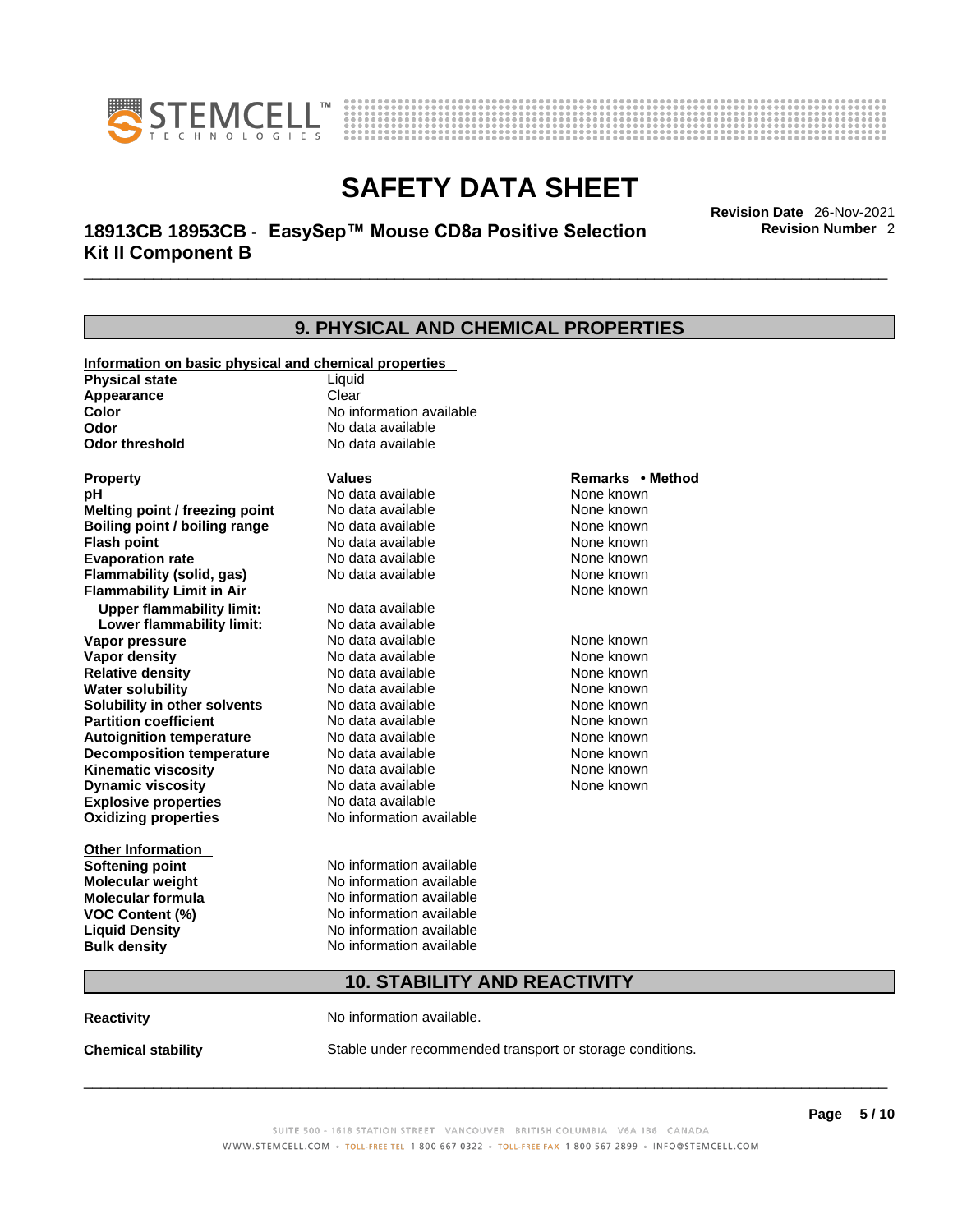



# \_\_\_\_\_\_\_\_\_\_\_\_\_\_\_\_\_\_\_\_\_\_\_\_\_\_\_\_\_\_\_\_\_\_\_\_\_\_\_\_\_\_\_\_\_\_\_\_\_\_\_\_\_\_\_\_\_\_\_\_\_\_\_\_\_\_\_\_\_\_\_\_\_\_\_\_\_\_\_\_\_\_\_\_\_\_\_\_\_\_\_\_\_ **Revision Date** 26-Nov-2021 **18913CB 18953CB** - **EasySep™ Mouse CD8a Positive Selection Kit II Component B**

**Revision Number** 2

| Possibility of hazardous reactions | None under normal processing.             |
|------------------------------------|-------------------------------------------|
| <b>Conditions to avoid</b>         | None known based on information supplied. |
| Incompatible materials             | None known based on information supplied. |

**Hazardous decomposition products** None known based on information supplied.

# **11. TOXICOLOGICAL INFORMATION**

### **Information on likely routes of exposure**

#### **Product Information**

| <b>Inhalation</b>   | Specific test data for the substance or mixture is not available.            |
|---------------------|------------------------------------------------------------------------------|
| Eye contact         | Specific test data for the substance or mixture is not available.            |
| <b>Skin contact</b> | Specific test data for the substance or mixture is not available.            |
| <b>Ingestion</b>    | Specific test data for the substance or mixture is not available.            |
|                     | Symptoms related to the physical, chemical and toxicological characteristics |

**Symptoms** No information available.

**Numerical measures of toxicity**

**Acute toxicity**

**Unknown acute toxicity** 0 % of the mixture consists of ingredient(s) of unknown toxicity

0 % of the mixture consists of ingredient(s) of unknown acute oral toxicity

0 % of the mixture consists of ingredient(s) of unknown acute dermal toxicity

0 % of the mixture consists of ingredient(s) of unknown acute inhalation toxicity (gas)

0 % of the mixture consists of ingredient(s) of unknown acute inhalation toxicity (vapor)

0 % of the mixture consists of ingredient(s) of unknown acute inhalation toxicity (dust/mist) Product Information

#### **Delayed and immediate effects as well as chronic effects from short and long-term exposure**

| <b>Skin corrosion/irr</b>      | `available. |
|--------------------------------|-------------|
| a a sea a i a miliesitati a m  | No inforn   |
| ratior                         | nation      |
| <b>IProdi</b><br><b>INTOFF</b> |             |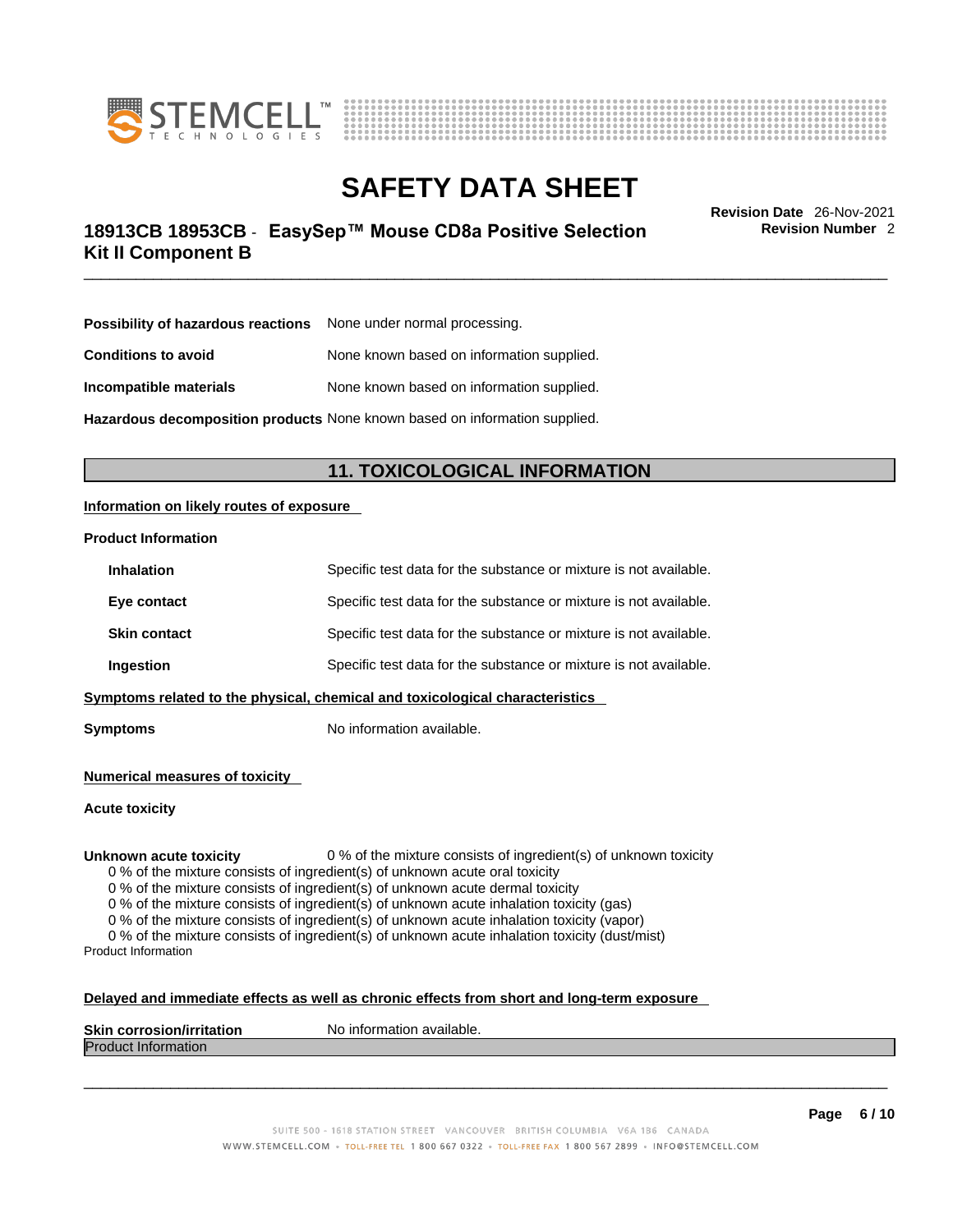

**Ecotoxicity** 



# **SAFETY DATA SHEET**

# \_\_\_\_\_\_\_\_\_\_\_\_\_\_\_\_\_\_\_\_\_\_\_\_\_\_\_\_\_\_\_\_\_\_\_\_\_\_\_\_\_\_\_\_\_\_\_\_\_\_\_\_\_\_\_\_\_\_\_\_\_\_\_\_\_\_\_\_\_\_\_\_\_\_\_\_\_\_\_\_\_\_\_\_\_\_\_\_\_\_\_\_\_ **Revision Date** 26-Nov-2021 **18913CB 18953CB** - **EasySep™ Mouse CD8a Positive Selection Kit II Component B**

**Revision Number** 2

| Serious eye damage/eye irritation                               | No information available.                               |
|-----------------------------------------------------------------|---------------------------------------------------------|
| <b>Product Information</b>                                      |                                                         |
| Respiratory or skin sensitization<br><b>Product Information</b> | No information available.                               |
|                                                                 |                                                         |
| Germ cell mutagenicity                                          | No information available.                               |
| <b>Product Information</b>                                      |                                                         |
| Carcinogenicity                                                 | No information available.                               |
| <b>Reproductive toxicity</b>                                    | No information available.                               |
|                                                                 | <b>Product Information</b>                              |
| <b>STOT - single exposure</b>                                   | No information available.                               |
|                                                                 | <b>Product Information</b>                              |
| <b>STOT - repeated exposure</b>                                 | No information available.<br><b>Product Information</b> |
| <b>Aspiration hazard</b>                                        | No information available.                               |

# **12. ECOLOGICAL INFORMATION**

| ECOLOXICITY<br><b>Product Information</b> |                                    |
|-------------------------------------------|------------------------------------|
| <b>Persistence and degradability</b>      | No information available.          |
| <b>Bioaccumulation</b>                    | There is no data for this product. |
| Other adverse effects                     | No information available.          |

# **13. DISPOSAL CONSIDERATIONS**

| Waste treatment methods                |                                                                                                                    |
|----------------------------------------|--------------------------------------------------------------------------------------------------------------------|
| Waste from residues/unused<br>products | Dispose of in accordance with local regulations. Dispose of waste in accordance with<br>environmental legislation. |
| Contaminated packaging                 | Do not reuse empty containers.                                                                                     |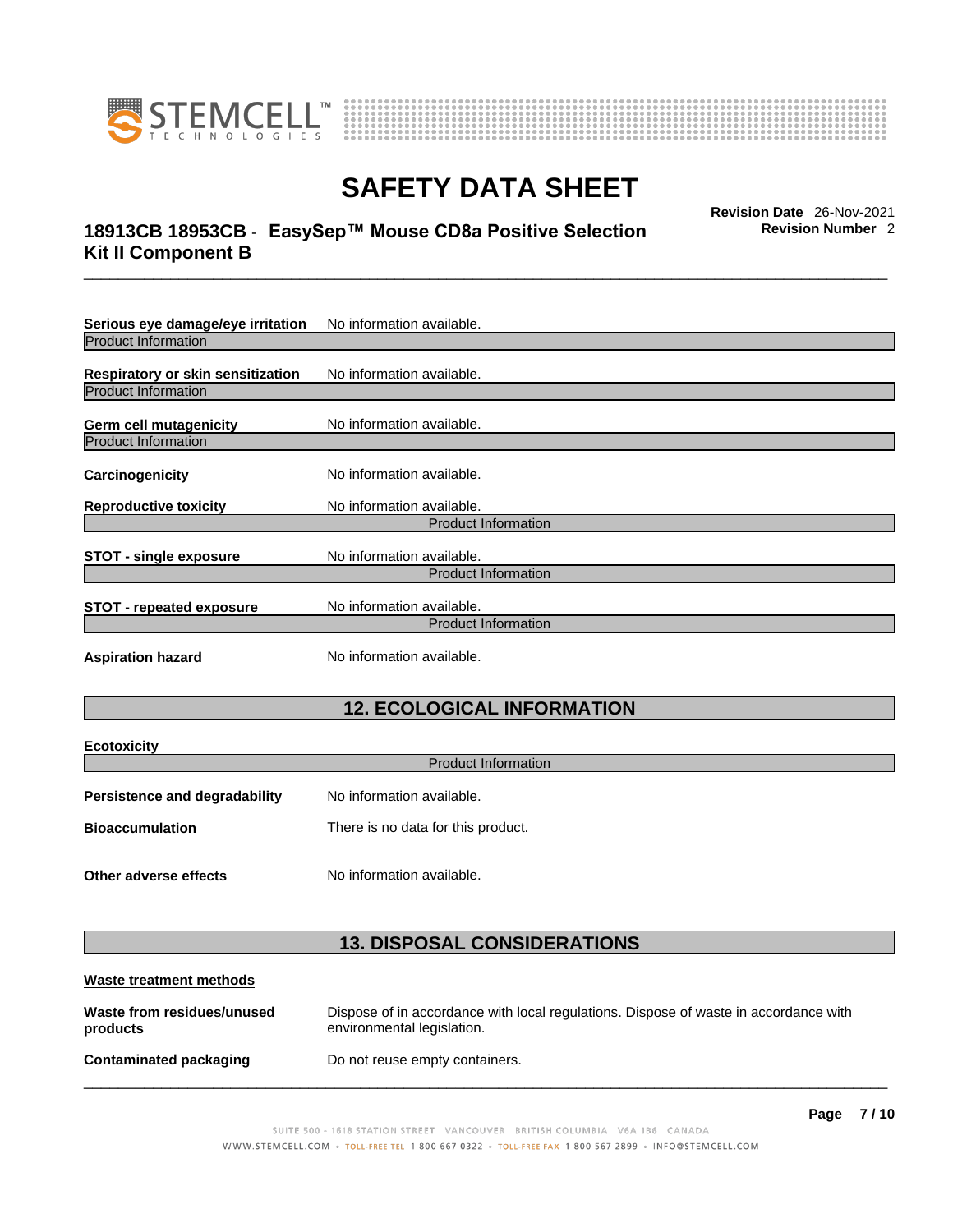



\_\_\_\_\_\_\_\_\_\_\_\_\_\_\_\_\_\_\_\_\_\_\_\_\_\_\_\_\_\_\_\_\_\_\_\_\_\_\_\_\_\_\_\_\_\_\_\_\_\_\_\_\_\_\_\_\_\_\_\_\_\_\_\_\_\_\_\_\_\_\_\_\_\_\_\_\_\_\_\_\_\_\_\_\_\_\_\_\_\_\_\_\_ **Revision Date** 26-Nov-2021 **18913CB 18953CB** - **EasySep™ Mouse CD8a Positive Selection Kit II Component B** 

# **14. TRANSPORT INFORMATION**

| <b>DOT</b>  | Not regulated |
|-------------|---------------|
| <u>TDG</u>  | Not regulated |
| <b>MEX</b>  | Not regulated |
| ICAO (air)  | Not regulated |
| <b>IATA</b> | Not regulated |
| <b>IMDG</b> | Not regulated |
| <b>RID</b>  | Not regulated |
| <b>ADR</b>  | Not regulated |
| ADN         | Not regulated |

# **15. REGULATORY INFORMATION**

| <b>International Inventories</b> |                 |
|----------------------------------|-----------------|
| TSCA                             | Complies        |
| <b>DSL/NDSL</b>                  | Complies        |
| <b>EINECS/ELINCS</b>             | Complies        |
| ENCS                             | Does not comply |
| <b>IECSC</b>                     | Complies        |
| KECL                             | Complies        |
| PICCS                            | Complies        |
| AICS                             | Complies        |
|                                  |                 |

 **Legend:** 

 **TSCA** - United States Toxic Substances Control Act Section 8(b) Inventory

 **DSL/NDSL** - Canadian Domestic Substances List/Non-Domestic Substances List

 **EINECS/ELINCS** - European Inventory of Existing Chemical Substances/European List of Notified Chemical Substances

- **ENCS**  Japan Existing and New Chemical Substances
- **IECSC**  China Inventory of Existing Chemical Substances
- **KECL**  Korean Existing and Evaluated Chemical Substances
- **PICCS**  Philippines Inventory of Chemicals and Chemical Substances
- **AICS**  Australian Inventory of Chemical Substances

 $\_$  ,  $\_$  ,  $\_$  ,  $\_$  ,  $\_$  ,  $\_$  ,  $\_$  ,  $\_$  ,  $\_$  ,  $\_$  ,  $\_$  ,  $\_$  ,  $\_$  ,  $\_$  ,  $\_$  ,  $\_$  ,  $\_$  ,  $\_$  ,  $\_$  ,  $\_$  ,  $\_$  ,  $\_$  ,  $\_$  ,  $\_$  ,  $\_$  ,  $\_$  ,  $\_$  ,  $\_$  ,  $\_$  ,  $\_$  ,  $\_$  ,  $\_$  ,  $\_$  ,  $\_$  ,  $\_$  ,  $\_$  ,  $\_$  ,

**Revision Number** 2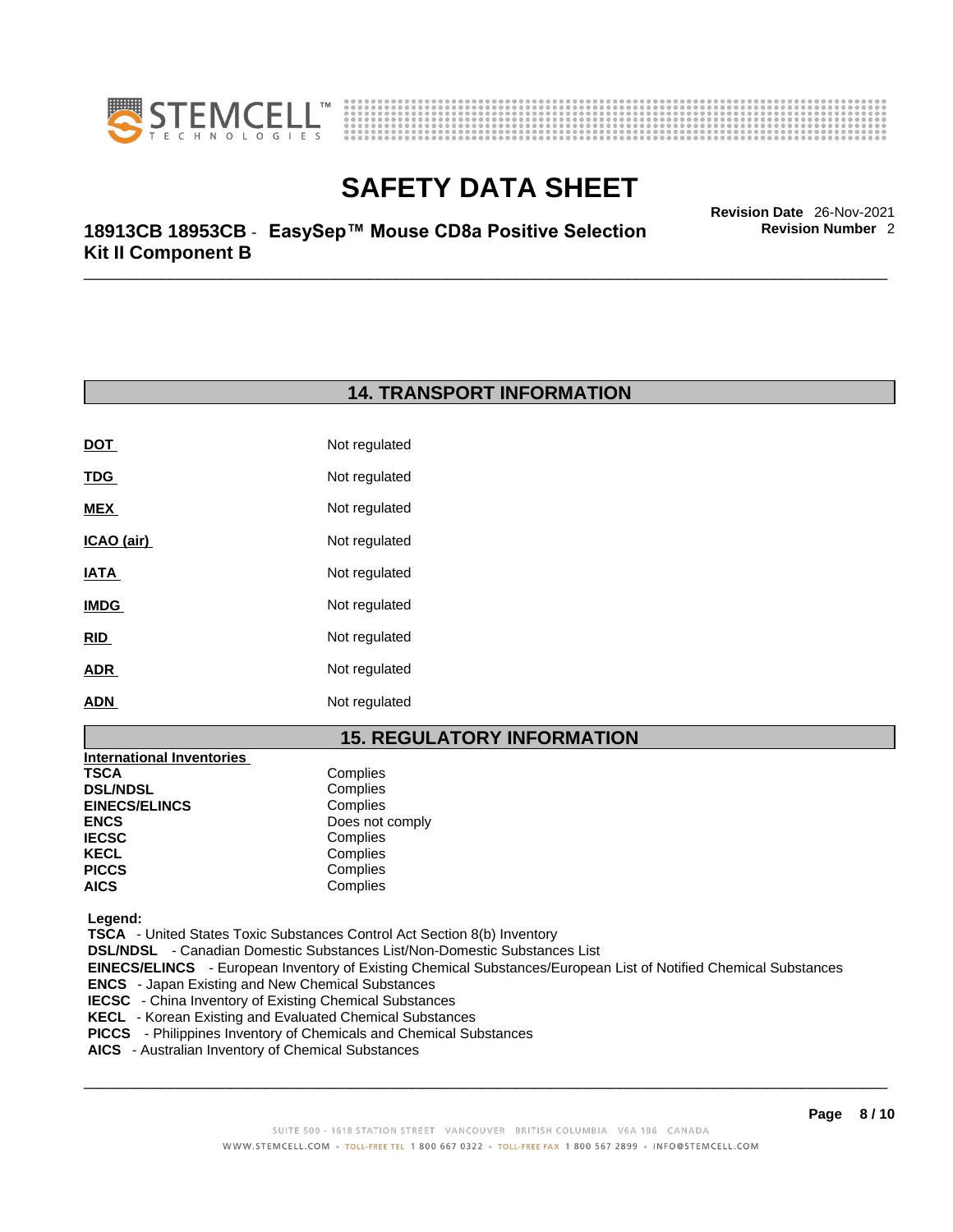



# \_\_\_\_\_\_\_\_\_\_\_\_\_\_\_\_\_\_\_\_\_\_\_\_\_\_\_\_\_\_\_\_\_\_\_\_\_\_\_\_\_\_\_\_\_\_\_\_\_\_\_\_\_\_\_\_\_\_\_\_\_\_\_\_\_\_\_\_\_\_\_\_\_\_\_\_\_\_\_\_\_\_\_\_\_\_\_\_\_\_\_\_\_ **Revision Date** 26-Nov-2021 **18913CB 18953CB** - **EasySep™ Mouse CD8a Positive Selection Kit II Component B**

**Revision Number** 2

#### **US Federal Regulations**

#### **SARA 313**

Section 313 of Title III of the Superfund Amendments and Reauthorization Act of 1986 (SARA). This product does not contain any chemicals which are subject to the reporting requirements of the Act and Title 40 of the Code of Federal Regulations, Part 372.

## **CWA** (Clean Water Act)

This product does not contain any substances regulated as pollutants pursuant to the Clean Water Act (40 CFR 122.21 and 40 CFR 122.42).

#### **CERCLA**

This material, as supplied, does not contain any substances regulated as hazardous substances under the Comprehensive Environmental Response Compensation and Liability Act (CERCLA) (40 CFR 302) or the Superfund Amendments and Reauthorization Act (SARA) (40 CFR 355). There may be specific reporting requirements at the local, regional, or state level pertaining to releases of this material.

#### **US State Regulations**

#### **California Proposition 65**

This product does not contain any Proposition 65 chemicals.

### **U.S. State Right-to-Know Regulations**

#### **US State Regulations**

| Chemical name            | New Jersey | <b>Massachusetts</b> | Pennsylvania |
|--------------------------|------------|----------------------|--------------|
| Water                    |            |                      |              |
| 7732-18-5                |            |                      |              |
| Sodium Phosphate Dibasic |            |                      |              |
| 7558-79-4                |            |                      |              |

#### **U.S. EPA Label Information**

#### **EPA Pesticide Registration Number** Not applicable